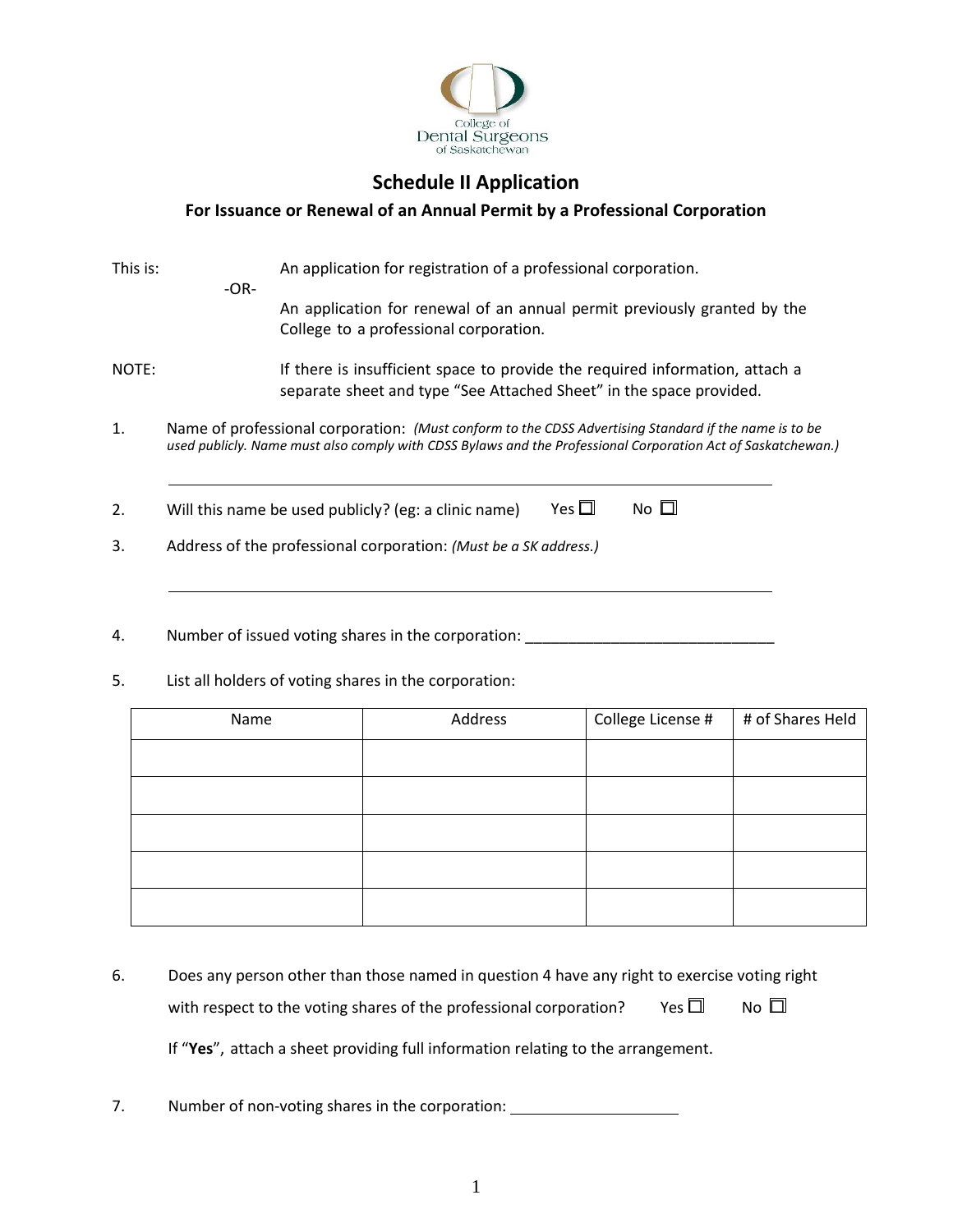8. List the individual holders of all non-voting shares of the corporation:

| Name | Address | Name of Member   Nature of<br>Related to | Relationship | # of Shares<br>Held |
|------|---------|------------------------------------------|--------------|---------------------|
|      |         |                                          |              |                     |
|      |         |                                          |              |                     |
|      |         |                                          |              |                     |
|      |         |                                          |              |                     |
|      |         |                                          |              |                     |
|      |         |                                          |              |                     |
|      |         |                                          |              |                     |
|      |         |                                          |              |                     |

9. Are any shares of the corporation owned by a trust or corporation? Yes  $\Box$  No $\Box$ 

If any shares in the corporation are owned by a trust or corporation, complete a **Corporation Information Sheet** (pg. 5) or a **Trust Information Sheet** (pg. 6) for each trust or corporation.

List all trusts or corporations that hold shares in the professional corporation:

10. Does any person or corporation have any beneficial, equitable or other interest in any shares of the professional corporation other than disclosed in questions 4 and 7? (Answer "No" if there are no such interests or if the only interest is security granted to a financial institution as security for a loan). Yes  $\Box$  No  $\Box$ 

If the answer is "**Yes**" attach a sheet providing full information relating to the beneficial or equitable interest.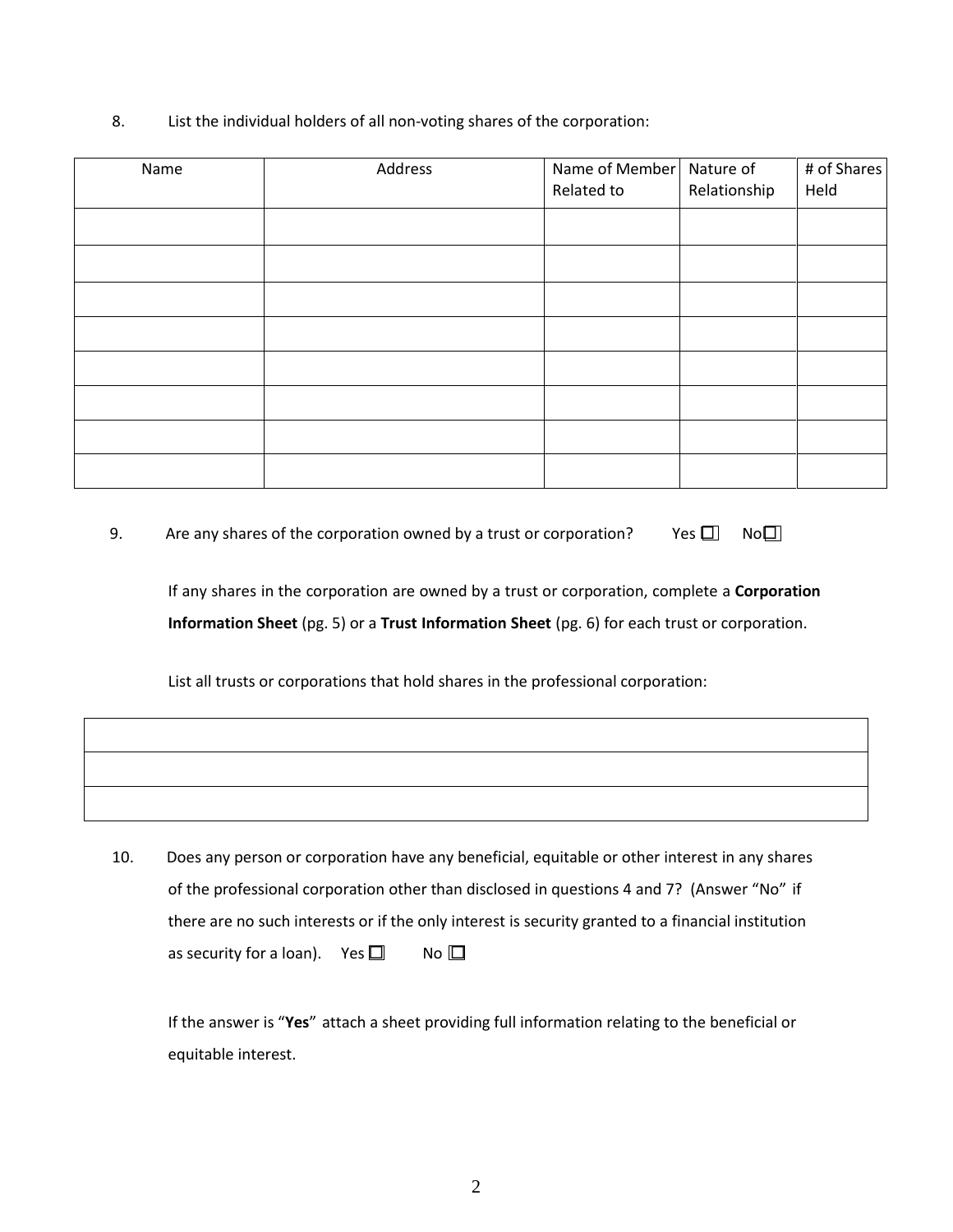11. List the directors of the professional corporation:

| Name | Address | College License # |
|------|---------|-------------------|
|      |         |                   |
|      |         |                   |
|      |         |                   |
|      |         |                   |
|      |         |                   |
|      |         |                   |
|      |         |                   |
|      |         |                   |

12. Do any persons practice dentistry by, through, or in the name of the professional corporation other than persons listed in question 4 above? Yes  $\Box$  No  $\Box$ 

If "**Yes**", complete:

| Name of such person | Practice location - or locations | College License # |
|---------------------|----------------------------------|-------------------|
|                     |                                  |                   |
|                     |                                  |                   |
|                     |                                  |                   |
|                     |                                  |                   |
|                     |                                  |                   |
|                     |                                  |                   |
|                     |                                  |                   |
|                     |                                  |                   |
|                     |                                  |                   |

13. Is the professional corporation in good standing pursuant to The Business Corporation Act?  $Yes \Box$  No  $\Box$ 

If "**No**" attach a sheet describing the reasons why it is not in good standing.

- 14. If this is an application for renewal of a permit, give the date the last annual return was filed:
- 15. If this is an application for renewal of a permit, attach a copy of the last annual return for the professional corporation.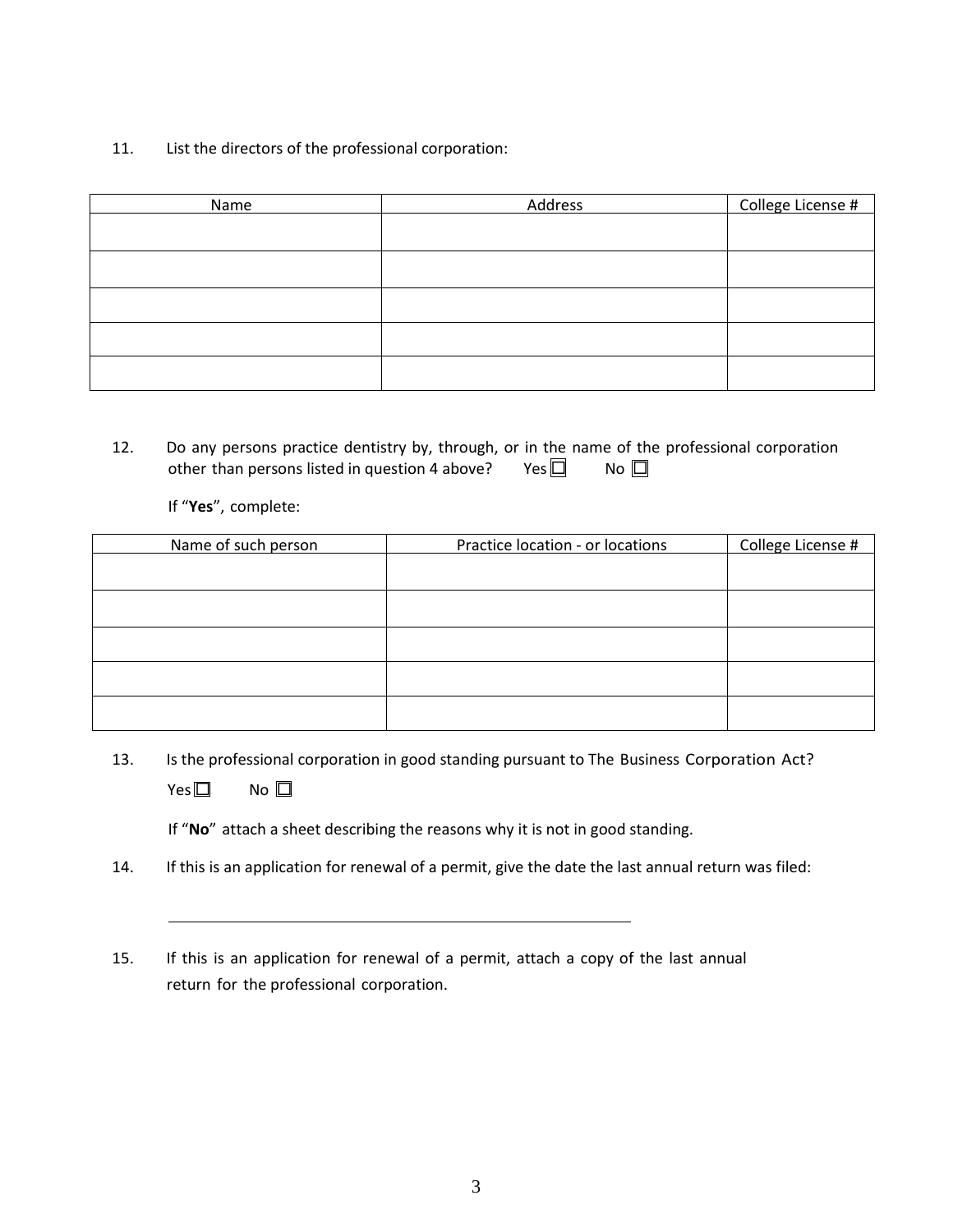16. Does each person who practices dentistry by, through or in the name of the corporation, hold liability insurance that meets the requirements of the College Bylaws? Yes  $\Box$  No  $\Box$ 

List all members who practice dentistry by, through or in the name of the corporation and details respecting their insurance coverage:

| Name | Insurance Carrier | Address of Insurer | Liability Coverage Per Occurrence |
|------|-------------------|--------------------|-----------------------------------|
|      |                   |                    |                                   |
|      |                   |                    |                                   |
|      |                   |                    |                                   |
|      |                   |                    |                                   |
|      |                   |                    |                                   |
|      |                   |                    |                                   |

- 17. Do the articles of the corporation prevent it from carrying on any business or activities associated with the practice of dentistry by any member listed in question 4 or 11 above? Yes  $\square$  No  $\square$ If "**Yes**" attach a sheet describing full details of the restrictions.
- 18. If this is an application for registration, attach the articles of incorporation for the professional corporation;

**or**

If this is an application for renewal of an annual permit by a professional corporation;

 Have the articles of the professional corporation been amended since the last application for an annual permit was filed with the College of Dental Surgeons?  $\Box$  No  $\Box$ 

If "**Yes**" attach a copy of the filed articles of amendment.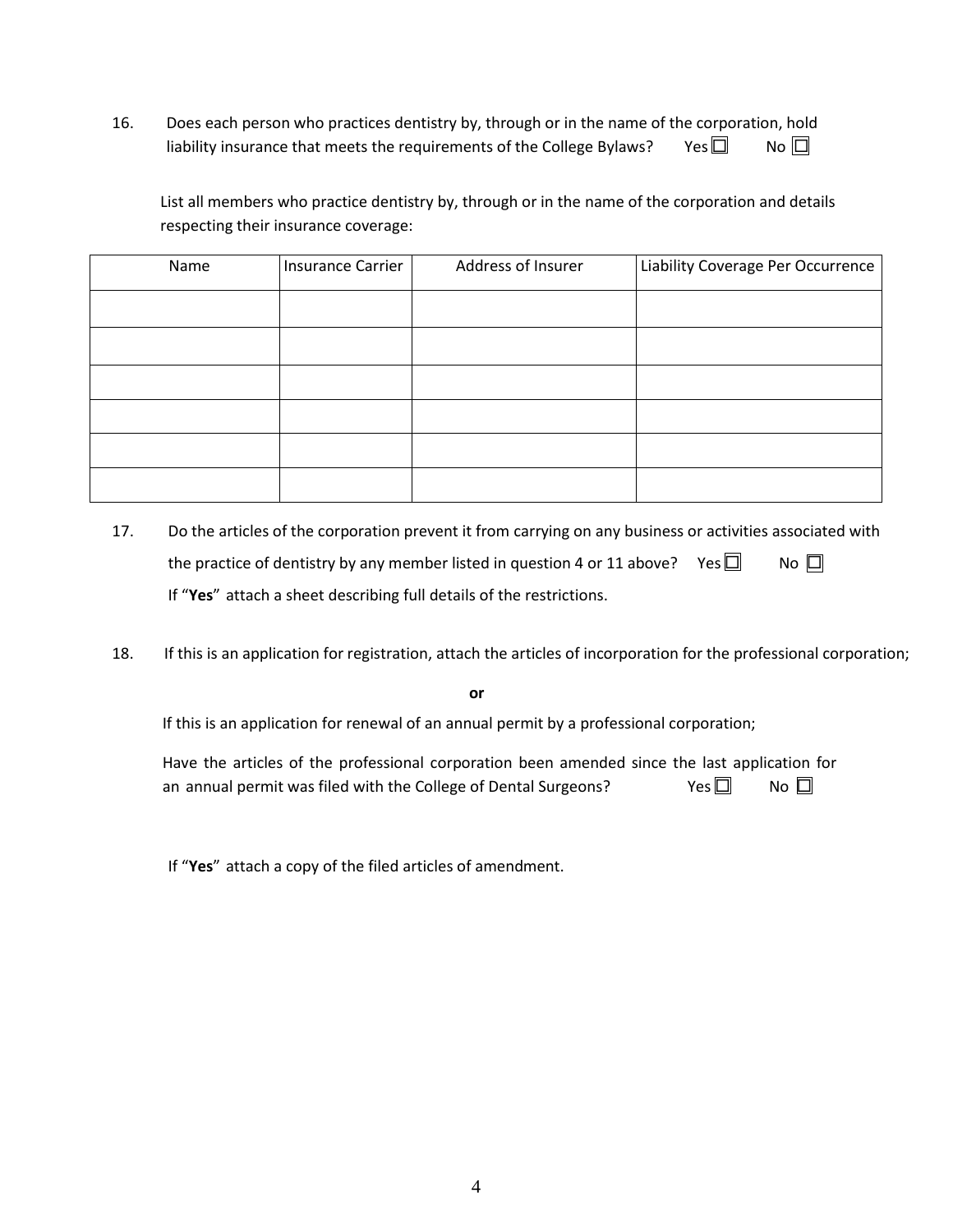### **CORPORATION INFORMATION SHEET**

A separate corporation information sheet must be completed for each corporation that holds any legal or beneficial interest in the share of a professional corporation.

1. Name of corporation: \_\_\_\_\_\_\_\_\_\_\_\_\_\_\_\_\_\_\_\_\_\_\_\_\_\_\_\_\_\_\_\_\_\_\_\_\_\_\_\_\_\_\_\_\_\_\_\_\_\_\_\_\_\_\_\_\_\_\_

2. Number of issued voting shares in the dental corporation:

- 3. Number of issued non-voting shares in the dental corporation: \_\_\_\_\_\_\_\_\_\_\_\_\_\_\_\_\_\_\_\_\_\_
- 4. List the holders of all shares in the corporation:

| Name | Address | Name of Member<br>Related to Holder | Nature of<br>Relationship | # of Voting<br>Shares Held Shares Held | # of Non-Voting |
|------|---------|-------------------------------------|---------------------------|----------------------------------------|-----------------|
|      |         |                                     |                           |                                        |                 |
|      |         |                                     |                           |                                        |                 |
|      |         |                                     |                           |                                        |                 |
|      |         |                                     |                           |                                        |                 |
|      |         |                                     |                           |                                        |                 |

5. Does any person or corporation have any beneficial, equitable, or other interest in any shares of the corporation other than as disclosed in question 4? (Answer "**No**" if there are no such interests or if the only interest is security granted to a financial institution as a security loan.)  $Yes \Box$  No  $\Box$ 

If the answer is "**Yes**" attach a sheet providing full information relating to the equitable or legal interest.

#### **The following certification must be completed by all members listed in question 4 above.**

I/We certify that each statement in this document is true to the best of my/our knowledge,

information and belief.

| Signature | <b>Printed Name</b> | Date |
|-----------|---------------------|------|
| Signature | <b>Printed Name</b> | Date |
| Signature | <b>Printed Name</b> | Date |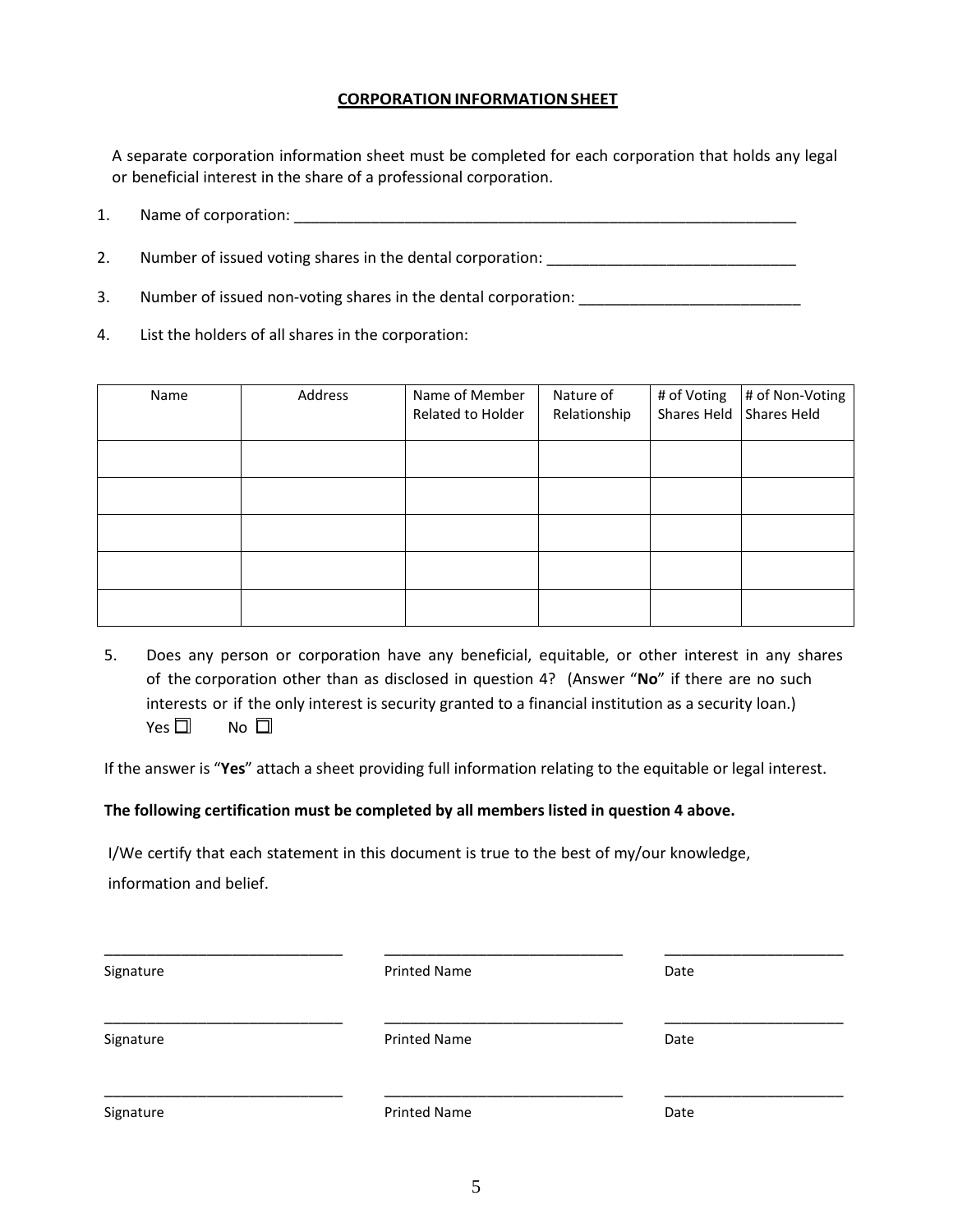#### **TRUST INFORMATIONSHEET**

A separate Trust Information Sheet must be completed for each trust that holds any legal or beneficial interest in any shares of a professional corporation

\_\_\_\_\_\_\_\_\_\_\_\_\_\_\_\_\_\_\_\_\_\_\_\_\_\_\_\_\_\_\_\_\_\_\_\_\_\_\_\_\_\_\_\_\_\_\_\_\_\_\_\_\_\_\_\_\_\_\_\_\_\_\_\_\_\_\_\_\_\_\_\_\_\_\_\_\_\_\_\_\_\_\_\_\_\_\_\_\_\_\_\_

\_\_\_\_\_\_\_\_\_\_\_\_\_\_\_\_\_\_\_\_\_\_\_\_\_\_\_\_\_\_\_\_\_\_\_\_\_\_\_\_\_\_\_\_\_\_\_\_\_\_\_\_\_\_\_\_\_\_\_\_\_\_\_\_\_\_\_\_\_\_\_\_\_\_\_\_\_\_\_\_\_\_\_\_\_\_\_\_\_\_\_\_

1. Name of Trust:

2. Name and address of Trustee(s): \_\_\_\_\_\_\_\_\_\_\_\_\_\_\_\_\_\_\_\_\_\_\_\_\_\_\_\_\_\_\_\_\_\_\_\_\_\_\_\_\_\_\_\_\_\_\_\_\_\_\_\_\_\_\_\_\_\_\_\_\_\_\_\_

3. Name, address, and relationship of every beneficiary, or possible beneficiary, under the Trust:

| Name | Address | Name of Member with<br>Relationship to Beneficiary | Relationship |
|------|---------|----------------------------------------------------|--------------|
|      |         |                                                    |              |
|      |         |                                                    |              |
|      |         |                                                    |              |
|      |         |                                                    |              |
|      |         |                                                    |              |

4. Does the Trust permit any beneficial or contingent interest in the Trust for any person other than those persons named in question 3? Yes  $\Box$  No  $\Box$ 

If "**Yes**" either: a) A copy of the Trust Agreement is attached; **or**

- b) A copy of the Trust Agreement was previously filed with the College and the terms of the Trust have not been amended since the return was last filed.
- 5. Is any beneficial or contingent interest in the Trust subject to any agreement that could provide any benefit to a person not listed in question 3? Yes  $\Box$  No  $\Box$

(Answer "**No**" if there is no such agreement or if the only agreement is security granted to a financial institution as security for a loan.)

- If "**Yes**" either: a) Full details of the agreement have previously been provided to the College, including a copy of the agreement, if the agreement is in writing; **or**
	- b) Full details of the agreement are attached, including a copy of the agreement, if the agreement is in writing.

#### **The following certification must be completed by all members listed in question 3 above.**

I/We certify that each statement in this document is true to the best of my/our knowledge, information and belief.

| Signature | <b>Printed Name</b> | Date |
|-----------|---------------------|------|
| Signature | <b>Printed Name</b> | Date |
| Signature | <b>Printed Name</b> | Date |